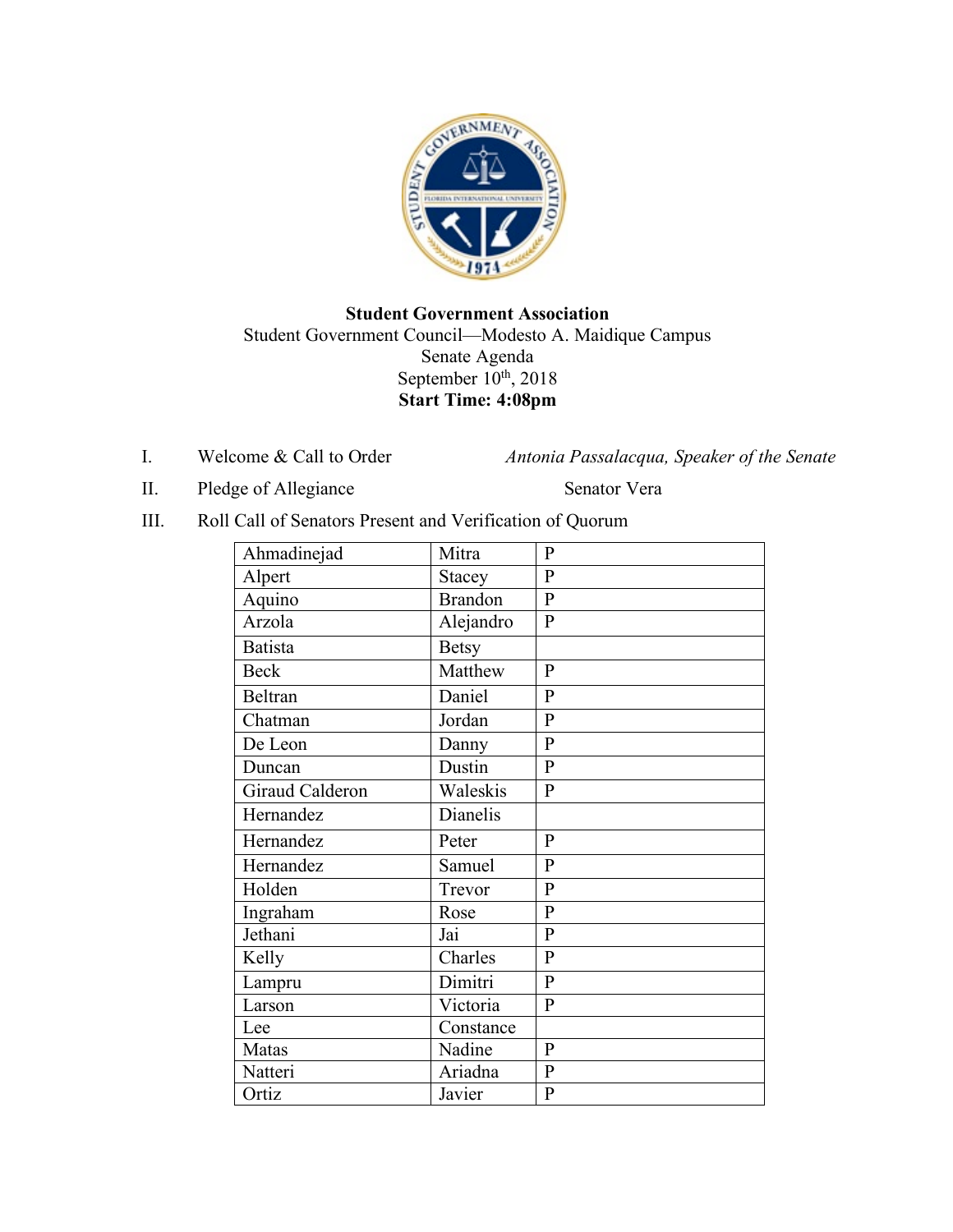| Passalacqua   | Antonia | P            |
|---------------|---------|--------------|
| Pryor         | LeChara | P            |
| Rivero        | Carlos  | P            |
| Rodriguez     | Melanie | $\bf P$      |
| Sanchez       | Rebecca | P            |
| <b>Santos</b> | Samuel  | P            |
| Simpson       | Tidjan  | $\bf P$      |
| Spencer       | Jessica | P            |
| Suarez        | Luis    | P            |
| Vera          | Bertha  | P            |
| Vulcain       | Dylan   | P            |
| Zahedi        | Leila   | $\mathbf{P}$ |
| 33/36         |         |              |

- IV. Approval of the Minutes from August 27th, 2018
	- A. Senator Larson moves to approve the minutes from August  $27<sup>th</sup>$ , 2018. Senator Duncan seconds. Motion passes.
- V. Adoption of the Agenda
- VI. Invited Speakers
	- A. Commissioner David Borrero
- VII. Special Orders
- VIII. Vetoed Legislation
- IX. Second Readings
- X. Unfinished Business
- XI. New Business
	- A. Confirmation of the Elections Commissioner Labib Ahmed
		- 1. Senator Peter Hernandez moves to extend question and answer period by 5 minutes. Senator Ahmadinejad seconds. Motions passes.
		- 2. Senator Arzola moves to close question and answer period. Senator Ortiz seconds. Motion passes.
		- 3. Senator Ingraham moves to go into discussion period. Senator Ortiz seconds.
		- 4. Senator Ortiz calls division of the house.

| Ahmadinejad | Mitra          |  |
|-------------|----------------|--|
| Alpert      | Stacey         |  |
| Aquino      | <b>Brandon</b> |  |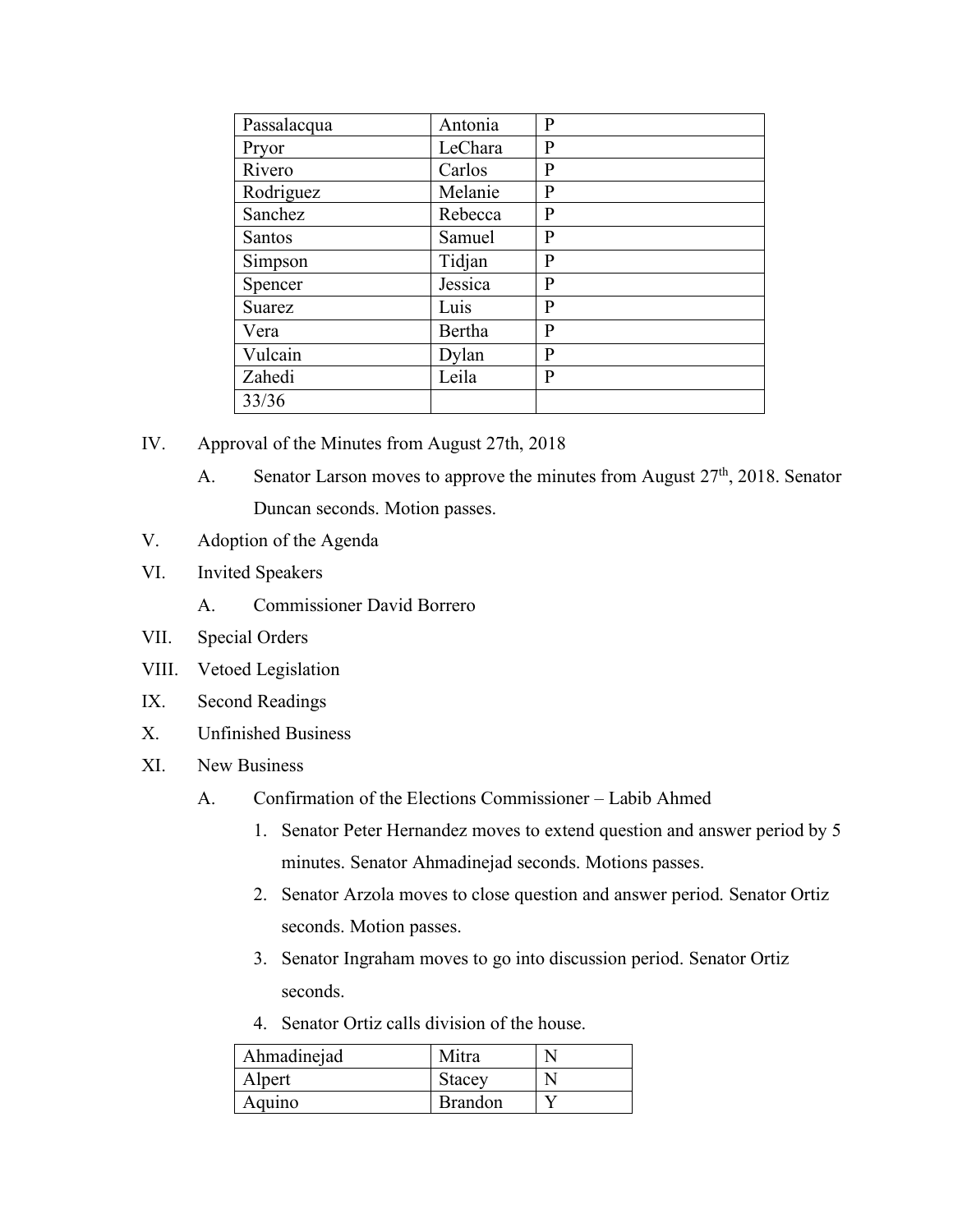| Arzola                  | Alejandro     | N                     |
|-------------------------|---------------|-----------------------|
| <b>Batista</b>          | <b>Betsy</b>  |                       |
| <b>Beck</b>             | Matthew       | N                     |
| Beltran                 | Daniel        | $\overline{Y}$        |
| Chatman                 | Jordan        | N                     |
| De Leon                 | Danny         | $\overline{N}$        |
| Duncan                  | Dustin        | $\overline{N}$        |
| Giraud Calderon         | Waleskis      | $\overline{N}$        |
| $\overline{H}$ ernandez | Dianelis      |                       |
| Hernandez               | Peter         | Y                     |
| Hernandez               | Samuel        | N                     |
| Holden                  | Trevor        | $\overline{N}$        |
| Ingraham                | Rose          | $\overline{Y}$        |
| Jethani                 | Jai           | $\overline{N}$        |
| Kelly                   | Charles       | $\overline{N}$        |
| Lampru                  | Dimitri       | $\overline{N}$        |
| Larson                  | Victoria      | Y                     |
| Lee                     | Constance     |                       |
| Matas                   | Nadine        | N                     |
| Natteri                 | Ariadna       | $\overline{N}$        |
| Ortiz                   | Javier        | $\overline{Y}$        |
| Passalacqua             | Antonia       | $\overline{Y}$        |
| Pryor                   | LeChara       | $\overline{\text{Y}}$ |
| Rivero                  | Carlos        | $\overline{\text{N}}$ |
| Rodriguez               | Melanie       | $\overline{\text{N}}$ |
| Sanchez                 | Rebecca       | $\overline{\text{Y}}$ |
| Santos                  | Samuel        | $\overline{\text{Y}}$ |
| Simpson                 | Tidjan        | $\overline{N}$        |
| Spencer                 | Jessica       | $\overline{N}$        |
| Suarez                  | Luis          | $\overline{N}$        |
| Vera                    | <b>Bertha</b> | $\overline{Y}$        |
| Vulcain                 | Dylan         | N                     |
| Zahedi                  | Leila         | N                     |
| $11 - 22 - 0$           |               |                       |

- 5. Senate will not move into discussion period.
- 6. Sentor Lampru moves to go into voting procedure. Senator Rodriguez

seconds. Motion passes.

| Ahmadinejad | Mitra          |  |
|-------------|----------------|--|
| Alpert      | <b>Stacey</b>  |  |
| Aquino      | <b>Brandon</b> |  |
| Arzola      | Alejandro      |  |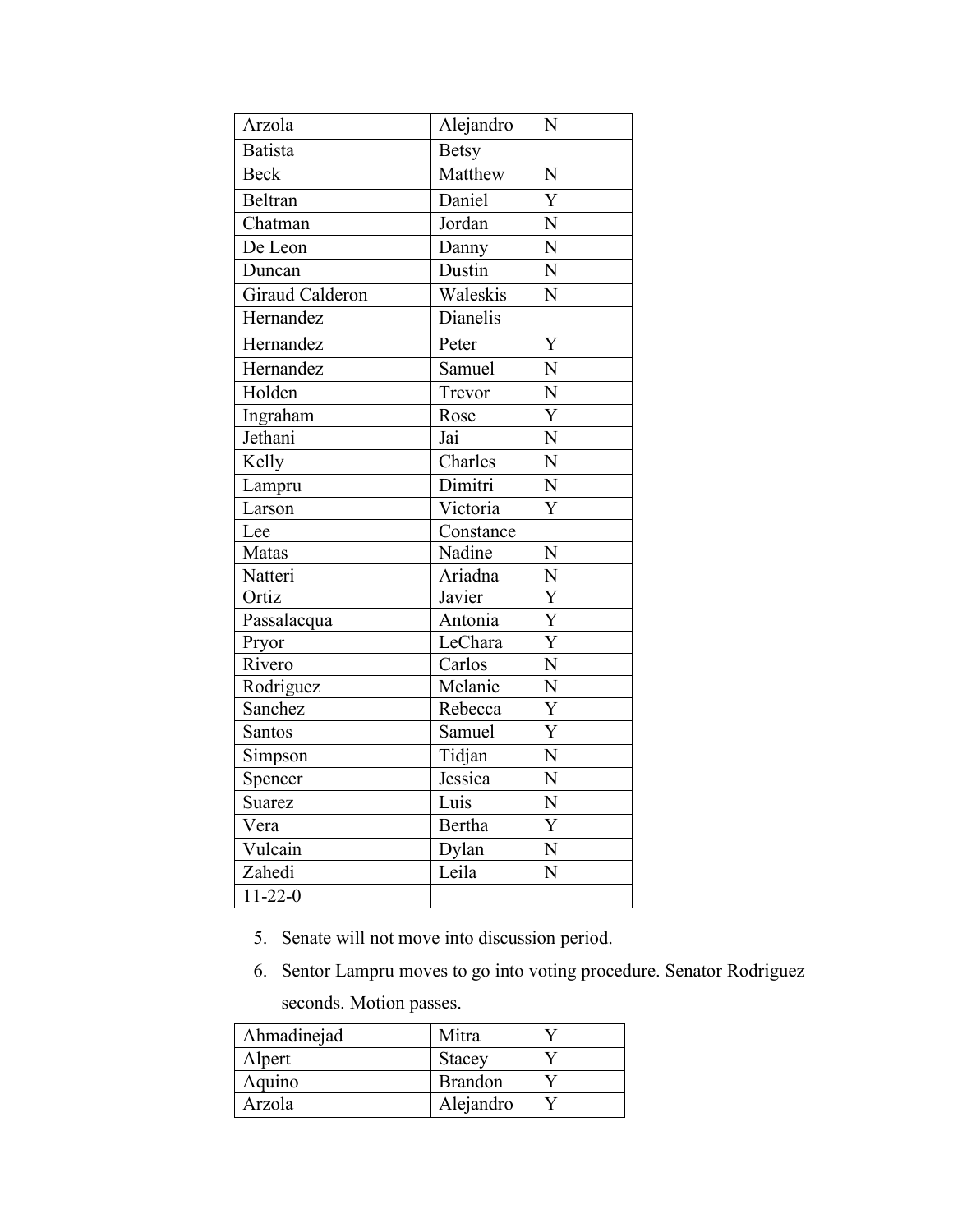| <b>Batista</b>          | <b>Betsy</b> |                         |
|-------------------------|--------------|-------------------------|
| <b>Beck</b>             | Matthew      | Y                       |
| Beltran                 | Daniel       | Y                       |
| Chatman                 | Jordan       | Y                       |
| De Leon                 | Danny        | $\overline{\text{Y}}$   |
| Duncan                  | Dustin       | $\overline{Y}$          |
| Giraud Calderon         | Waleskis     | $\overline{\text{Y}}$   |
| Hernandez               | Dianelis     |                         |
| Hernandez               | Peter        | Y                       |
| Hernandez               | Samuel       | $\overline{Y}$          |
| Holden                  | Trevor       | Y                       |
| Ingraham                | Rose         | $\overline{Y}$          |
| Jethani                 | Jai          | $\overline{Y}$          |
| Kelly                   | Charles      | $\overline{Y}$          |
| Lampru                  | Dimitri      | $\overline{Y}$          |
| Larson                  | Victoria     | $\overline{\text{Y}}$   |
| Lee                     | Constance    |                         |
| Matas                   | Nadine       | Y                       |
| Natteri                 | Ariadna      | $\overline{\mathrm{Y}}$ |
| Ortiz                   | Javier       | $\overline{Y}$          |
| Passalacqua             | Antonia      | $\overline{Y}$          |
| Pryor                   | LeChara      | Y                       |
| Rivero                  | Carlos       | $\overline{Y}$          |
| Rodriguez               | Melanie      | Y                       |
| Sanchez                 | Rebecca      | $\overline{\text{Y}}$   |
| Santos                  | Samuel       | $\overline{Y}$          |
| Simpson                 | Tidjan       | $\overline{Y}$          |
| Spencer                 | Jessica      | $\overline{Y}$          |
| Suarez                  | Luis         | $\overline{Y}$          |
| Vera                    | Bertha       | Y                       |
| Vulcain                 | Dylan        | Y                       |
| Zahedi                  | Leila        | $\overline{\text{Y}}$   |
| $\overline{33} - 0 - 0$ |              |                         |

- 7. Confirmed Elections Commissioner Labib Ahmed
- B. Confirmation of the Clerk of Council Liubis Carvajal
	- 1. Senator Peter Hernandez moves to bypass presentation. Senator Aquino seconds. Motion passes.

| Ahmadinejad | Mitra          |  |
|-------------|----------------|--|
| Alpert      | Stacey         |  |
| Aquino      | <b>Brandon</b> |  |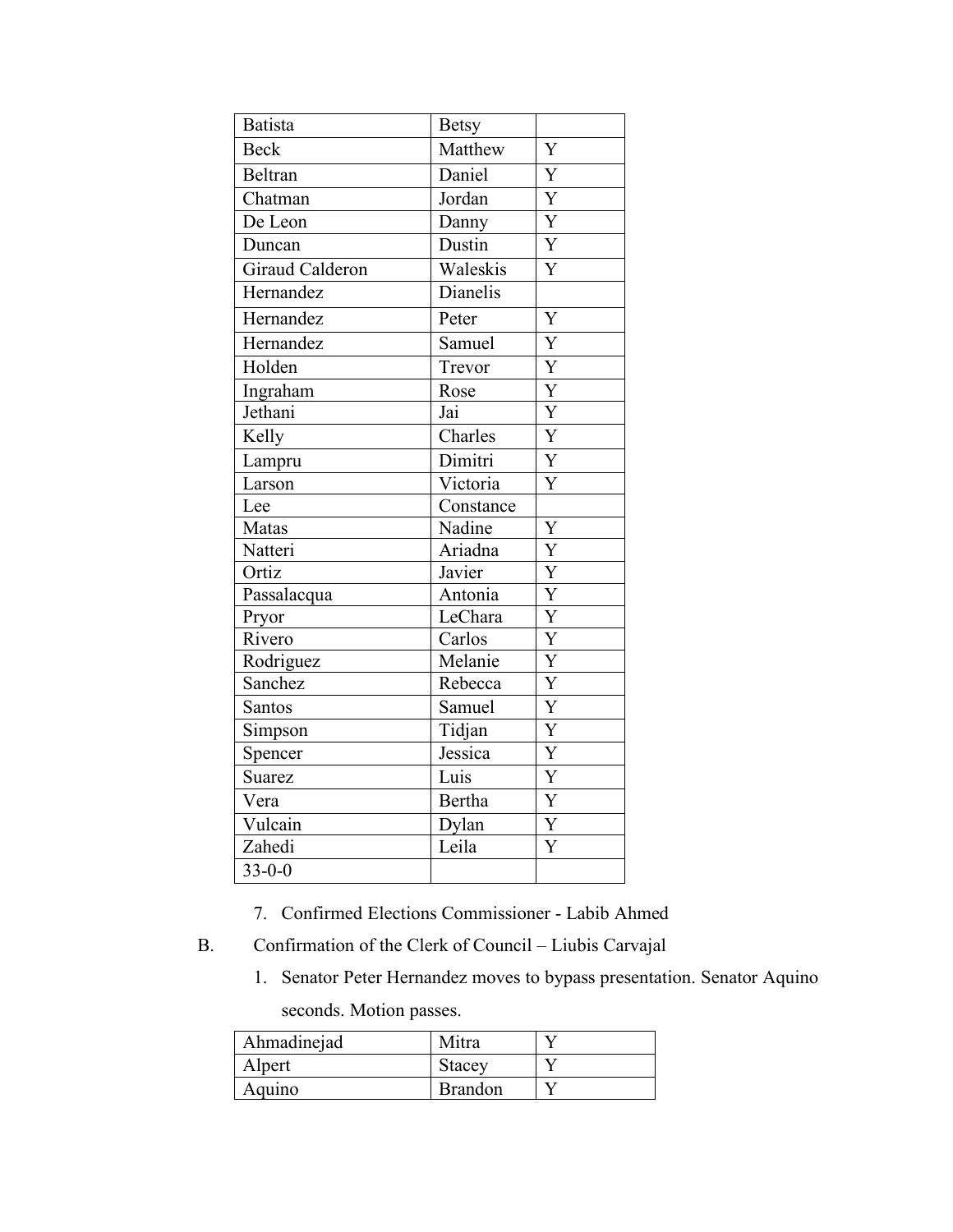| Arzola          | Alejandro     | Y                         |
|-----------------|---------------|---------------------------|
| <b>Batista</b>  | <b>Betsy</b>  |                           |
| <b>Beck</b>     | Matthew       | Y                         |
| Beltran         | Daniel        | $\overline{\text{Y}}$     |
| Chatman         | Jordan        | $\overline{Y}$            |
| De Leon         | Danny         | $\overline{Y}$            |
| Duncan          | Dustin        | Y                         |
| Giraud Calderon | Waleskis      | $\overline{\text{Y}}$     |
| Hernandez       | Dianelis      |                           |
| Hernandez       | Peter         | Y                         |
| Hernandez       | Samuel        | Stepped out               |
| Holden          | Trevor        | Y                         |
| Ingraham        | Rose          | $\overline{\text{Y}}$     |
| Jethani         | Jai           | $\overline{\text{Y}}$     |
| Kelly           | Charles       | $\overline{\overline{Y}}$ |
| Lampru          | Dimitri       | $\overline{Y}$            |
| Larson          | Victoria      | Ý                         |
| Lee             | Constance     |                           |
| Matas           | Nadine        | Y                         |
| Natteri         | Ariadna       | $\overline{Y}$            |
| Ortiz           | Javier        | $\overline{\text{Y}}$     |
| Passalacqua     | Antonia       | $\overline{\text{Y}}$     |
| Pryor           | LeChara       | $\overline{\text{Y}}$     |
| Rivero          | Carlos        | $\overline{\text{Y}}$     |
| Rodriguez       | Melanie       | $\overline{Y}$            |
| Sanchez         | Rebecca       | $\overline{Y}$            |
| Santos          | Samuel        | $\overline{Y}$            |
| Simpson         | Tidjan        | $\overline{\text{Y}}$     |
| Spencer         | Jessica       | $\overline{\text{Y}}$     |
| <b>Suarez</b>   | Luis          | Y                         |
| Vera            | <b>Bertha</b> | $\overline{Y}$            |
| Vulcain         | Dylan         | Y                         |
| Zahedi          | Leila         | $\overline{\text{Y}}$     |
| $32 - 0 - 0$    |               |                           |

- 2. Confirmed Clerk of Council Liubis Carvajal
- C. Senate Bill 1817
- D. Senator Aquino motions to open the application period the Graduate and Nursing Senator. Senator Arzola seconds. Motion passes.

| Ahmadinejad | Mitra  |  |
|-------------|--------|--|
| Alpert      | Stacey |  |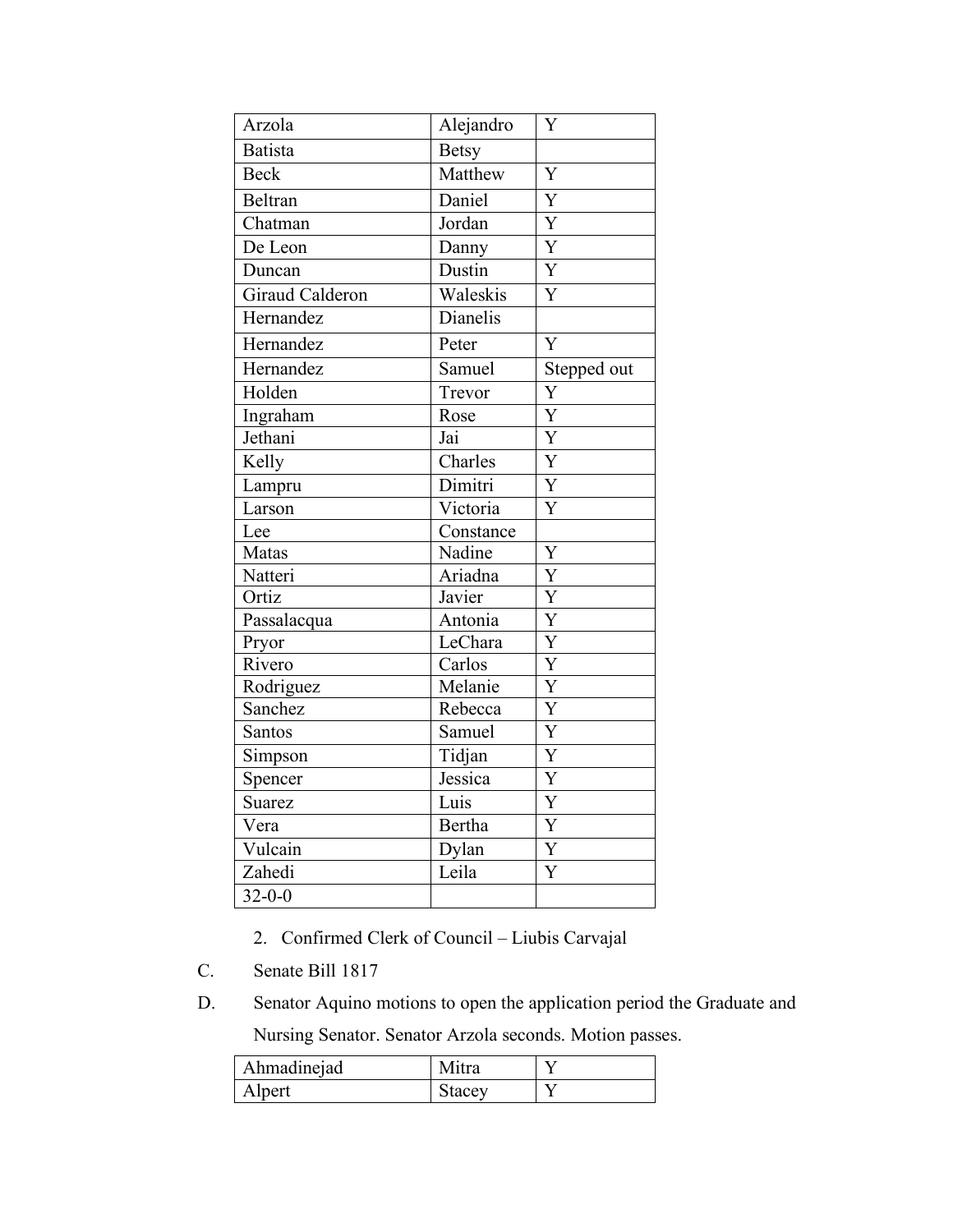| Aquino          | <b>Brandon</b> | Y                       |
|-----------------|----------------|-------------------------|
| Arzola          | Alejandro      | Y                       |
| <b>Batista</b>  | <b>Betsy</b>   |                         |
| <b>Beck</b>     | Matthew        | Y                       |
| Beltran         | Daniel         | Y                       |
| Chatman         | Jordan         | $\overline{Y}$          |
| De Leon         | Danny          | Y                       |
| Duncan          | Dustin         | $\overline{Y}$          |
| Giraud Calderon | Waleskis       | Y                       |
| Hernandez       | Dianelis       |                         |
| Hernandez       | Peter          | Y                       |
| Hernandez       | Samuel         | Y                       |
| Holden          | Trevor         | $\overline{Y}$          |
| Ingraham        | Rose           | $\overline{Y}$          |
| Jethani         | Jai            | $\overline{Y}$          |
| Kelly           | Charles        | $\overline{Y}$          |
| Lampru          | Dimitri        | $\overline{Y}$          |
| Larson          | Victoria       | Y                       |
| Lee             | Constance      |                         |
| Matas           | Nadine         | Y                       |
| Natteri         | Ariadna        | $\overline{Y}$          |
| Ortiz           | Javier         | $\overline{\mathrm{Y}}$ |
| Passalacqua     | Antonia        | Y                       |
| Pryor           | LeChara        | $\overline{\text{Y}}$   |
| Rivero          | Carlos         | $\overline{Y}$          |
| Rodriguez       | Melanie        | $\overline{Y}$          |
| Sanchez         | Rebecca        | Y                       |
| Santos          | Samuel         | $\mathbf Y$             |
| Simpson         | Tidjan         | Y                       |
| Spencer         | Jessica        | Y                       |
| Suarez          | Luis           | Y                       |
| Vera            | Bertha         | Y                       |
| Vulcain         | Dylan          | Y                       |
| Zahedi          | Leila          | Stepped out             |
| $32 - 0 - 0$    |                |                         |

# XII. Committee Reports

- A. Finance Committee
	- 1. No report
- B. Rules, Legislation & Judiciary Committee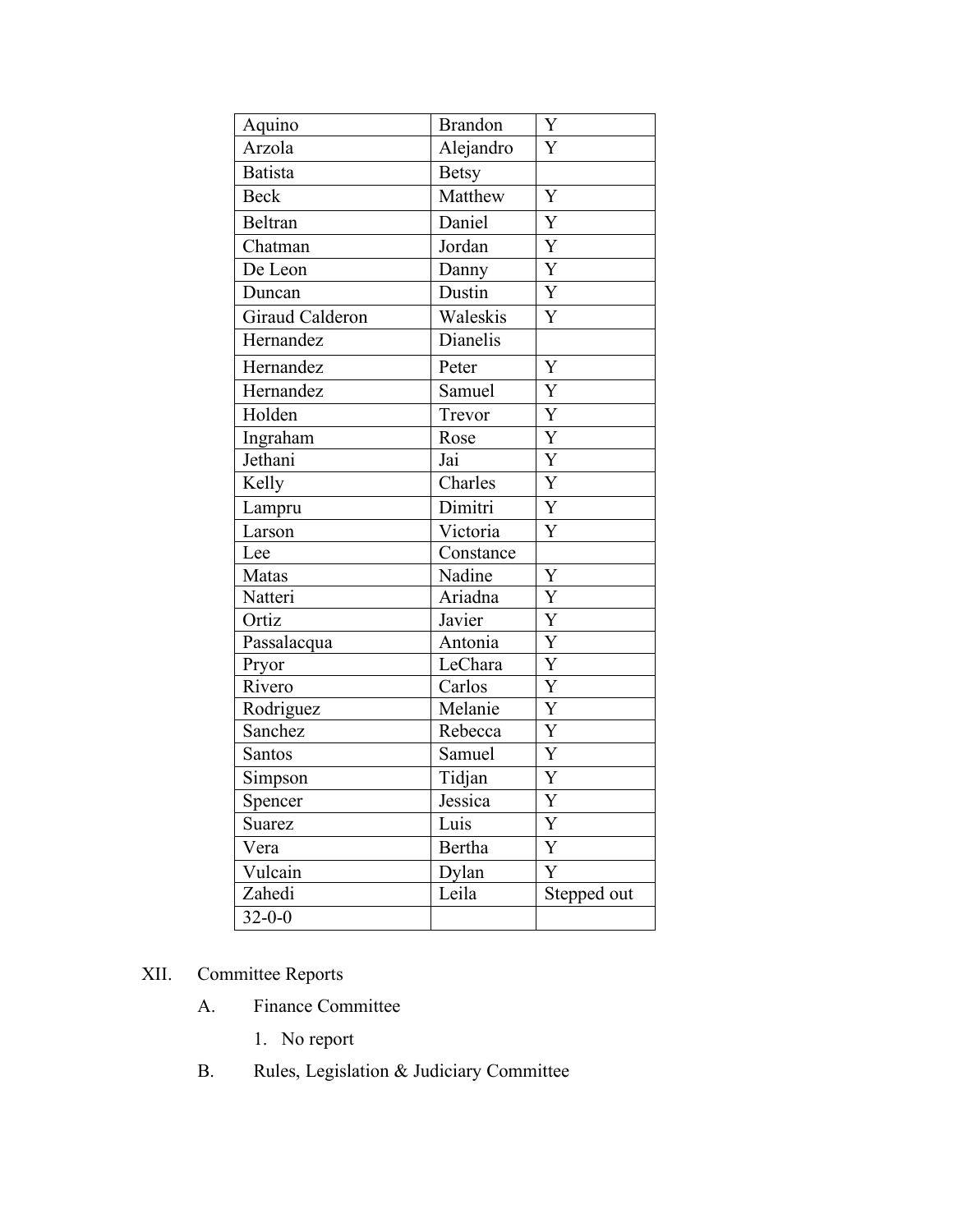- 1. Currently working on reviewing the SGC MMC Statutes to see if any updates can be made.
- 2. Friendly reminder that if you have any pieces of legislation please bring to the committee so that we can donate cans to the food pantry.
- 3. Committee meeting today after senate at SGA office
- 4. Judicial branch is planning to host training on ethics and SGA standards.
- C. Operational Review Committee
	- 1. No report
- D. Student Advocacy Committee
	- 1. No report
- E. Internal Affairs Committee
	- 1. I am working with Jerome to fix Panther Connect for office hours.
	- 2. Sign in sheet to meet with your Dean is completed
	- 3. My committee has been aware of some possible violations to the ethics code and we are under investigation. I will have more information soon.
- F. Graduate and Professional Student Committee
	- 1. GPSC meeting with the Dean has been arranged for Sep. 28th, 3-4pm
	- 2. We are having a hard time finding a room for the second day of scholarly forum of GSAW on April 2nd
	- 3. 12 students so far showed interest to apply for the open seat of the GPSC
	- 4. Secretary of Research and Innovation (Chaz) reached out to GPSC and shared an idea about having a research fair at FIU. This has been shared at a joint meeting with FIU startup and will be further discussed at our meeting with the dean.
	- 5. So far in Fall 35 students have been approved to receive travel fund (10 are international travels).
	- 6. Our next Gradskellar will be at the college of law on Sep 27th.

#### XIII. Executive Board Reports

- A. Speaker of the Senate
	- 1. Love My Major event on Sept. 25<sup>th</sup> from 11am-2pm in GC Ballrooms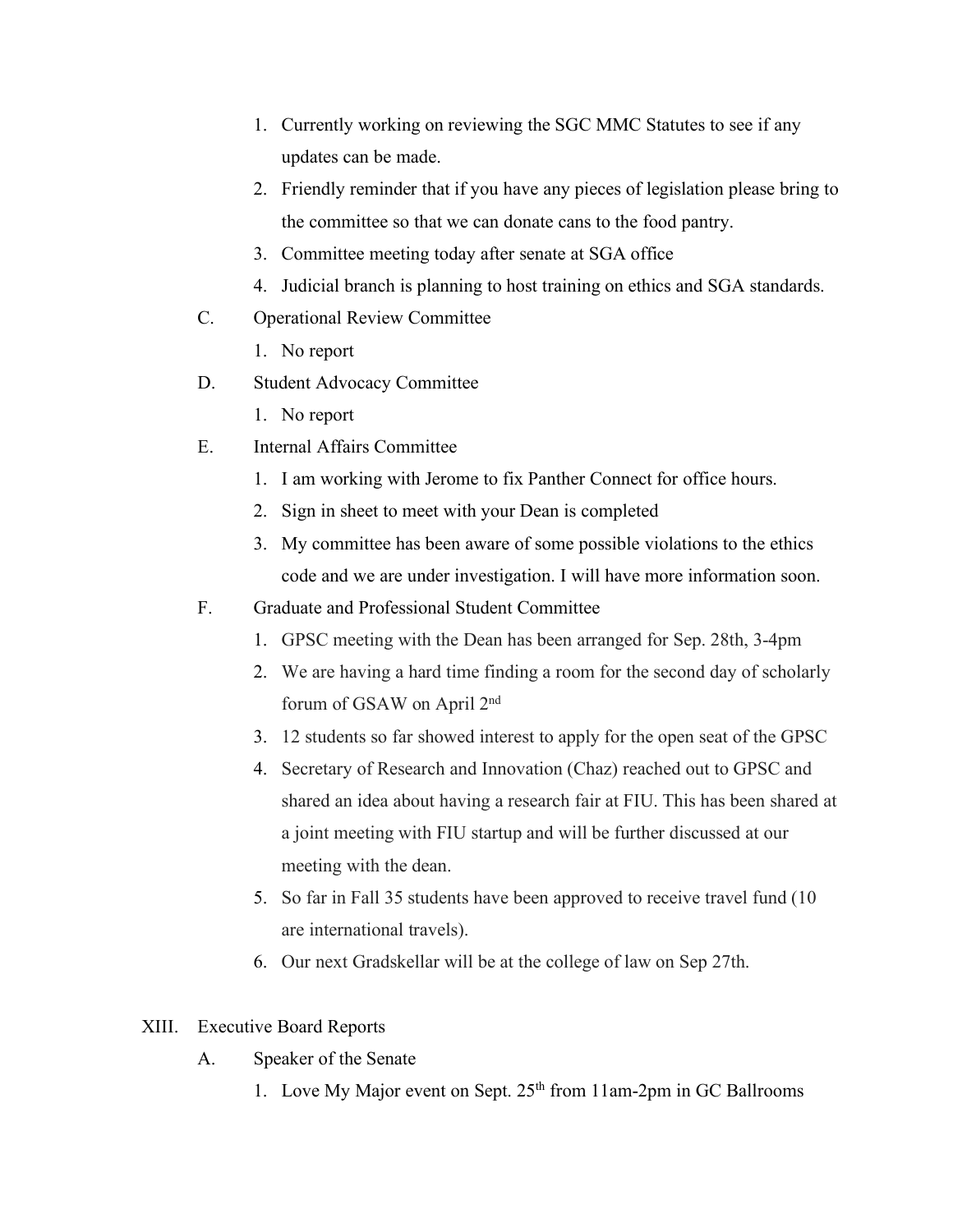- i. Will be sending out a doodle if you wish to sign up.
- 2. If you have any questions, please email sgaspeaker@fiu.edu
- B. Speaker Pro Tempore of the Senate
	- 1. Update with BBC Senate
		- i. Will recommend some edits to bill 1802 and send back to the authors and then passed on to both MMC and BBC senates to be passed.
	- 2. Make sure to be doing your office hours
	- 3. If you have any questions, please email  $sgaprotemp@final$
- C. President
	- 1. If you have any questions, please email  $sgapres(\omega f\text{in.edu})$
- D. Vice President
	- 1. If you have any questions please email  $sgavp(a)$  fiu.edu
- E. Comptroller
	- 1. We will have monthly meetings with both the BBC and MMC comptroller and would like to extend an invitation to the Finance Chair to attend these meetings.
	- 2. Working on rewriting the room rental agreement which will now include speaker as one of the proposals to the room rental agreement.
	- 3. If you have any questions, please email  $sgacomp(\hat{a})$ fiu.edu
- F. Chief Justice
	- 1. If you have any questions, please email  $spajud@fin.edu$ </u>

### XIV. Advisor Report

- A. Please continue to schedule your meetings with me, I have updated the calendar.
- B. Make sure you are fulfilling your office hours
- C. If you have any questions please email  $\frac{\text{mincast}(\partial f\text{in.edu})}{\text{mincast}(\partial f\text{in.edu})}$
- XV. Public Forum
	- A. Speak Up! Attendants
- XVI. Senate Forum
	- A. Peter Hernandez update on NWCNHS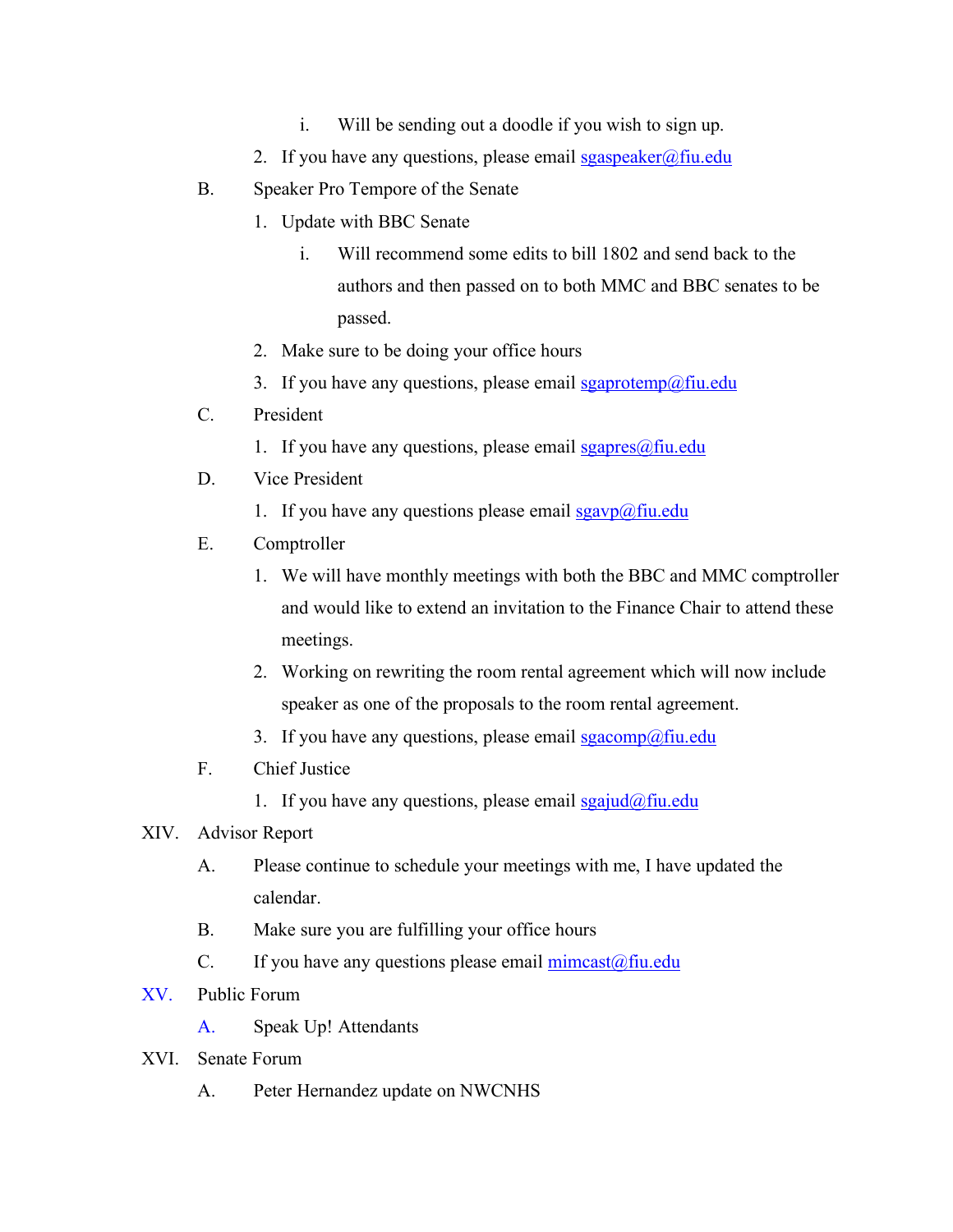- 1. We have scheduled meetings with our 9 academic student organizations
- 2. Continuing to review the attendance of different programs in the division of student affairs to see how my college is being directly or indirectly affected.
- 3. The College of Nursing and Campus Life is going to be hosting a focus group on Sept.  $27<sup>th</sup>$  from 12-1pm in the College of Nursing room 101
- B. Betsy and I are interested in reaching out to the College of Medicine and Public Health and Social Work to see how we could do more interprofessional activities/programs.
- C. We will be reaching out to the honors college to see if any academic partnerships can be attained since our students are typically overlapping.
- D. Betsy and I are working closely with Dean Strickland and the admissions office to see how we can enhance our pre-nursing students with GPA and university involvement so that their acceptance into our limited access nursing program is more probable to improve our college specific metrics.
- E. On Sept.  $25<sup>th</sup>$  will be the 5-year anniversary from the in dominant of our college by Dr. Herbert and Nicole Wertheim.

#### XVII. Announcements

- A. Student Assistant Please keep the kitchen area in the SGA office clean. Any items left inside the refrigerator for more than a week will be thrown away.
- B. Senator Matas I would like clarification in regards with the office hours required for Graduate Senators.
- C. Senator Peter Hernandez I have a suggestion as to have every delegation try to give an update at least one a month so that we are all aware of what is happening.
- D. Senator Simpson I work for Career and Talent development and would like to encourage you everyone to apply for internships and jobs. Great opportunity for students to gain experience.
- E. Comptroller Please go out to the events happening this week organized by the Secretary of Governmental Relations.